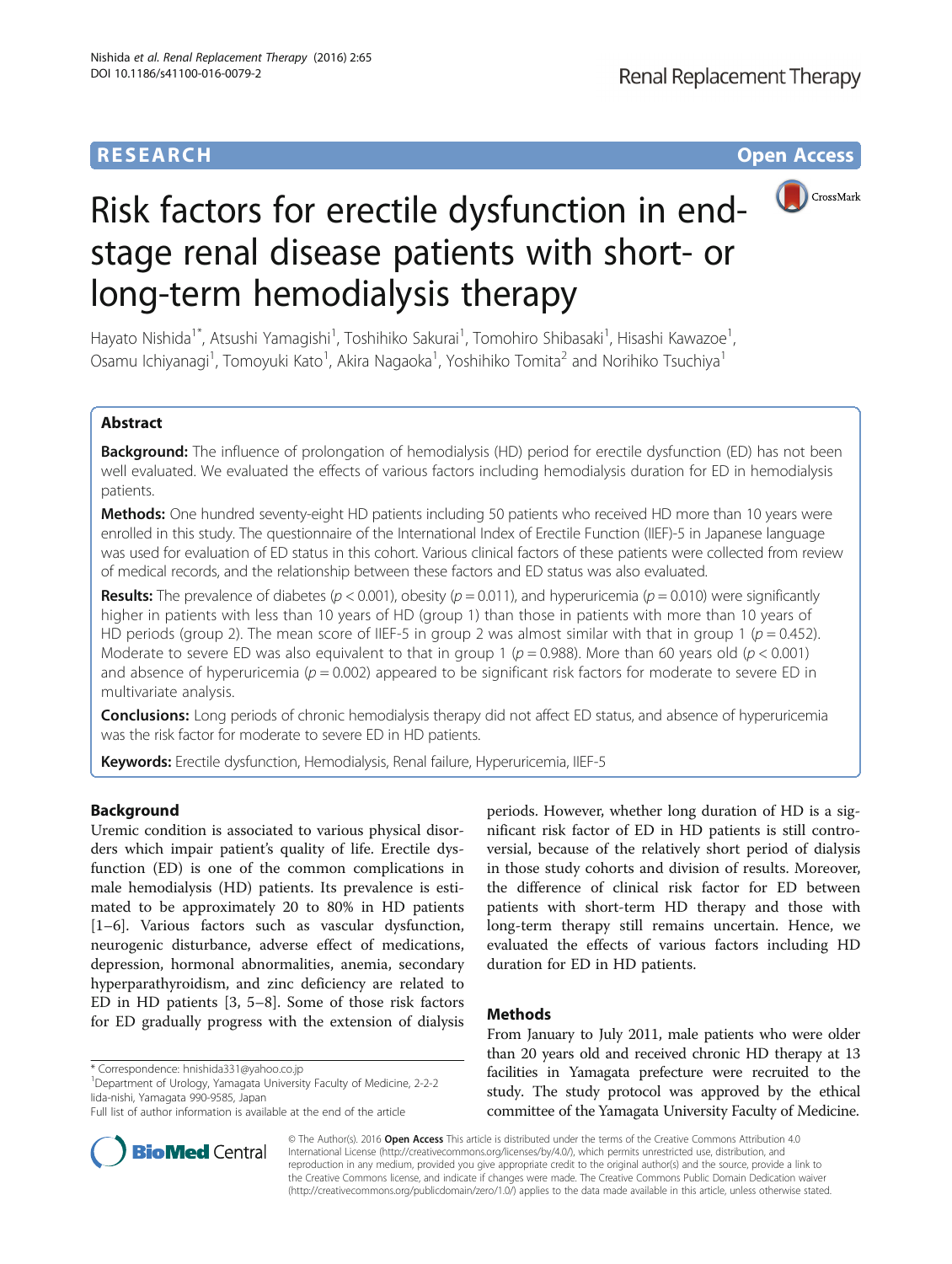The patients who received providing written informed consent and voluntarily completed the questionnaire of the International Index of Erectile Function (IIEF)-5 in Japanese language that consisted of 5 questions eliciting were enrolled in the study. An IIEF-5 score between 1 to 7 denotes a serious form of ED, 8 to 11 denotes moderate, 12 to 16 denotes moderate to mild, 17 to 21 denotes mild, and 22 to 25 denotes no ED. The information about past history of smoking, alcohol consumption, presence of sexual partner, and past history of treatment for ED were also obtained by the questionnaire.

Terms of patient's background including age, duration of HD therapy, primary disease, presence of comorbidities, and current medications were collected from review of medical records. Attending physician in each facility evaluated the presence of each comorbidity based on patient's clinical status, laboratory data, and medication profile. Patients were divided into two groups: patients with less than 10 years of HD periods were in group 1, and those with more than 10 years were in group 2.

Various parameters including patient's backgrounds and clinical features were compared between two groups. In order to evaluate differences between groups, Chi-square, Student's t test, Mann–Whitney U test, and Fisher's exact test were used as appropriate. Multivariate association between these factors and ED were measured with odds ratio (OR). Multivariable logistic regression analysis was used to examine the associations between predictor variables and ED. Significance of the individual regression estimates was tested by Wald statistics. The significance level was set at 0.05 for all tests. All statistical analyses were performed with EZR (Saitama Medical Center, Jichi Medical University, Saitama, Japan), which is a graphical user interface for R (The R Foundation for Statistical Computing, Vienna, Austria) [[9\]](#page-4-0). More precisely, it is a modified version of R commander designed to add statistical functions frequently used in biostatistics.

#### Results

Two hundred of chronic HD male patients in 13 institutions participated in this study. Eight patients were excluded because they did not completed the EF domain from IIEF-5 in questionnaire, and 14 patients were also excluded because of their past history of medical treatment for ED. Thus, the sample was composed of 178 patients.

Patient's background was shown in Table [1.](#page-2-0) The number of patients whose duration of chronic HD was shorter than 10 years (group 1) was 128, and that of the others who received chronic HD more than 10 years (group 2) was 50. Mean duration of HD was  $4.5 \pm 2.5$  years in group 1 and  $17.3 \pm 5.4$  years in group 2 ( $p < 0.001$ ). Body mass index (BMI) was significantly lower in group 2 ( $p = 0.011$ ). The most frequent primary disease of end-stage renal

disease was diabetes mellitus (DM) nephropathy in group 1, while that in group 2 was chronic glomerular nephritis (CGN) ( $p = 0.016$ ). The prevalence of DM was also higher in group 1 ( $p < 0.001$ ). Group 1 had a high frequency of hyperuricemia ( $p = 0.010$ ) and a lower frequency of liver dysfunction ( $p = 0.031$ ). The prevalence of other comorbidities was not significantly different between the 2 groups. Chronic kidney disease mineral and bone disorder (CKD-MBD) status including serum calcium (Ca), phosphate (P), and intact parathyroid hormone (iPTH) levels was also compared between 104 of 128 patients and 41 of 50 patients whose data of these parameters could be collected from medical records. Serum Ca  $(9.0 \pm 0.8 \text{ mg/dL})$ and  $9.1 \pm 0.8$  mg/dL;  $p = 0.366$ ), P (5.7  $\pm$  1.7 mg/dL and 5.4  $\pm$  1.6 mg/dL;  $p = 0.477$ ), and iPTH (154.1  $\pm$  124.5 pg/mL and  $147.3 \pm 125.7$  pg/mL;  $p = 0.645$ ) were not significantly different between the 2 groups.

IIEF-5 scores and grade of ED assessed by IIEF-5 in each group were shown in Table [2](#page-2-0). The mean score of IIEF-5 in group 2 was almost similar with that in group 1 ( $p = 0.452$ ). The rate of each ED grade assessed by IIEF-5 score in group 2 was also comparable to that of group 1 ( $p = 0.959$ ). Moderate to severe ED on the basis of IIEF-5 score in group 2 was 66%, which was almost equivalent to 68% in group 1 ( $p = 0.849$ ).

On univariate analysis, associated risk factors for moderate to severe ED on the basis of IIEF-5 score were age older than 60 years ( $p < 0.001$ ) and absence of hyperuricemia ( $p = 0.008$ ) (Table [3\)](#page-3-0). HD duration more than 10 years was demonstrated not to be the significant risk factor for moderate to severe ED ( $p = 0.779$ ). We also evaluated the relationship between ED and these risk factors in multivariate analysis. While HD duration also did not have significant correlation with moderate to severe ED in this analysis, age more than 60 years old ( $p < 0.001$ ) and absence of hyperuricemia ( $p = 0.005$ ) appeared to be important correlate of moderate to severe ED.

#### **Discussion**

As a result of improvement in HD therapy and small number of kidney transplantation due to extreme shortage of kidney donation in Japan, the number of both end-stage renal disease (ESRD) patients with long-term chronic HD therapy and patients who receive short period of chronic HD but have various comorbidities are gradually increasing [\[10](#page-4-0)]. Several cross-sectional studies revealed that ED is a very common disease in ESRD patients; however, the influence of long-term chronic HD for ED was not well evaluated. In this study, the frequency of ED was almost equivalent between short-term HD patients and long-term patients, and hyperuricemia was demonstrated to be an independent risk factor in not only all patients but also long-term hemodialysis patients.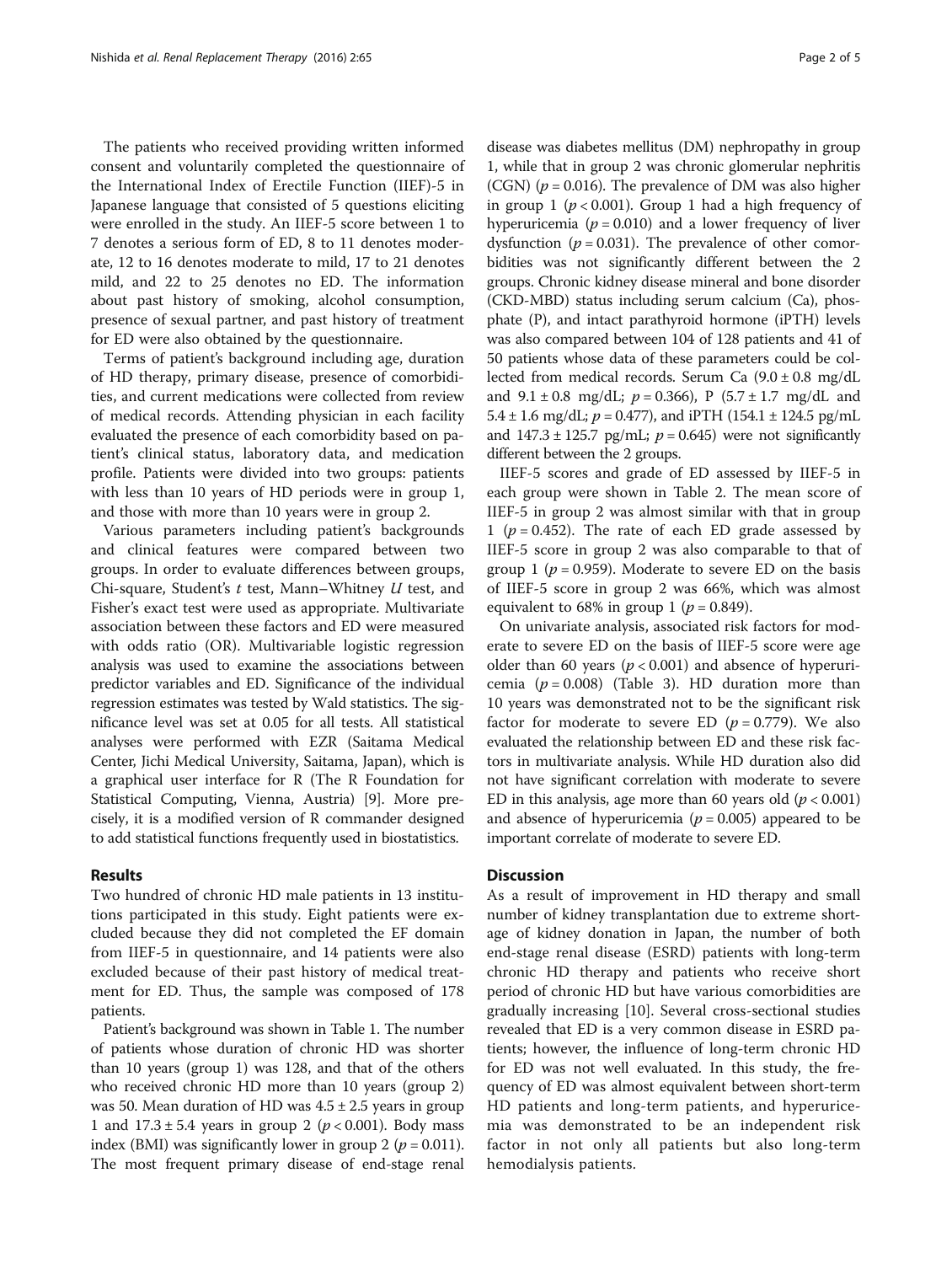|                              |               |          | All patients    | Duration of HD<br><10 years patients | Duration of HD<br>$\geq$ 10 years patients | $p$ values |
|------------------------------|---------------|----------|-----------------|--------------------------------------|--------------------------------------------|------------|
|                              |               |          | $n = 178$       | (Group 1; $n = 128$ )                | (Group 2; $n = 50$ )                       |            |
| Age                          | $mean \pm SD$ | (years)  | $59.2 \pm 10.7$ | $60.0 \pm 10.5$                      | $57.4 \pm 11.0$                            | 0.19       |
| Duration of dialysis         | mean $\pm$ SD | (years)  | $8.1 \pm 6.8$   | $4.5 \pm 2.5$                        | $17.3 \pm 5.4$                             | < 0.001    |
| Body mass index              | mean $\pm$ SD | (kq/m/m) | $23.5 \pm 8.4$  | $24.3 \pm 8.7$                       | $21.2 \pm 7.1$                             | 0.01       |
| Primary renal diseases       |               |          |                 |                                      |                                            | 0.02       |
| Diabetes mellitus            | $\sqrt{n}$    | (% )     | 54 (30)         | 49 (38)                              | 5(10)                                      |            |
| Chronic glomerular nephritis | $\sqrt{n}$    | (% )     | 64 (36)         | 34 (27)                              | 30(60)                                     |            |
| Hypertensive nephrosclerosis | $\eta$        | (% )     | 13(7)           | 12(9)                                | 1(2)                                       |            |
| Others                       | $\sqrt{n}$    | (% )     | 47 (26)         | 33 (26)                              | 14 (28)                                    |            |
| Comorbidities                |               |          |                 |                                      |                                            |            |
| Hypertension                 | $\sqrt{n}$    | (% )     | 156 (88)        | 115 (90)                             | 41 (82)                                    | 0.19       |
| Diabetes mellitus            | $\sqrt{n}$    | (% )     | 48 (27)         | 45 (35)                              | 3(6)                                       | < 0.001    |
| Hyperlipidemia               | $\sqrt{n}$    | (% )     | 25(14)          | 20(16)                               | 5(10)                                      | 0.47       |
| Hyperuricemia                | $\sqrt{n}$    | (% )     | 42 (25)         | 37 (29)                              | 5(10)                                      | 0.010      |
| Cardiovascular disease       | $\sqrt{n}$    | (% )     | 36 (20)         | 30(23)                               | 6(12)                                      | 0.100      |
| Cerebrovascular disease      | $\sqrt{n}$    | (% )     | 13(7)           | 8(6)                                 | 5(10)                                      | 0.52       |
| Liver dysfunction            | $\sqrt{n}$    | (% )     | 10(6)           | 4(3)                                 | 6(12)                                      | 0.03       |
| Depression                   | $\sqrt{n}$    | (% )     | 2(1)            | 2(2)                                 | 0(0)                                       | 1          |
| Smoking                      |               |          |                 |                                      |                                            | 0.699      |
| Former smoker                | $\sqrt{n}$    | (% )     | 90(51)          | 62 (48)                              | 28 (56)                                    |            |
| Current smoker               | $\sqrt{n}$    | (% )     | 41 (23)         | 31(24)                               | 10(20)                                     |            |
| Alcohol consumption          |               |          |                 |                                      |                                            | 0.39       |
| Social drinker               | $\sqrt{n}$    | (% )     | 70 (39)         | 47 (37)                              | 23 (46)                                    |            |
| Daily drinker                | $\sqrt{n}$    | (% )     | 20(11)          | 14(11)                               | 6(12)                                      |            |
| Presence of sexual partner   | $\sqrt{n}$    | (% )     | 131 (74)        | 100 (78)                             | 31 (62)                                    | 0.08       |

#### <span id="page-2-0"></span>Table 1 Patient demographics

SD standard deviation, HD hemodialysis

Various physiological changes including secondary hyperparathyroidism and arteriosclerosis due to prolonged chronic hemodialysis are well-known to be getting worsen progressively [[11\]](#page-4-0). ED status in ESRD patients with long-term chronic HD was predicted to be progressed; however, long-term chronic HD did not appear to deteriorate ED status under adjustment of various factors. This is a cross-sectional study based on questionnaire and we could not include various clinical factors such as high-intact parathyroid hormone level, zinc deficiency, evaluation of malnutrition status, and degree of arteriosclerosis. Among these parameters, degree of arteriosclerosis might not be advanced in ESRD patients with long-term HD as strong as we suspected

|  | Table 2 IIEF-5 score and ED status in HD patients |
|--|---------------------------------------------------|
|--|---------------------------------------------------|

|                             |               |      | All patients  | HD duration <10 years patients | HD duration $\geq$ 10 years patients | $p$ values |
|-----------------------------|---------------|------|---------------|--------------------------------|--------------------------------------|------------|
|                             |               |      | $n = 178$     | (Group 1; $n = 128$ )          | (Group 2; $n = 50$ )                 |            |
| IIEF-5 score                | mean $\pm$ SD |      | $8.9 \pm 7.1$ | $8.8 \pm 7.2$                  | $9.2 \pm 6.8$                        | 0.45       |
| Grade of ED (IIEF-5 scores) |               |      |               |                                |                                      | 0.96       |
| No ED (22-25)               | $\sqrt{n}$    | (% ) | 17(10)        | 13(10)                         | 4(8)                                 |            |
| Mild (17-21)                | $\sqrt{n}$    | (% ) | 16(9)         | 11(9)                          | 5(10)                                |            |
| Mild to moderate (12-16)    | n             | (% ) | 23(13)        | 16(13)                         | 7(14)                                |            |
| Moderate (8-11)             | n             | (% ) | 29(16)        | 20(16)                         | 9(18)                                |            |
| Severe $(1-7)$              | n             | (% ) | 91(51)        | 67(52)                         | 24 (48)                              |            |

IIEF-5 International Index of Erectile Function-5, ED erectile dysfunction, SD standard deviation, HD hemodialysis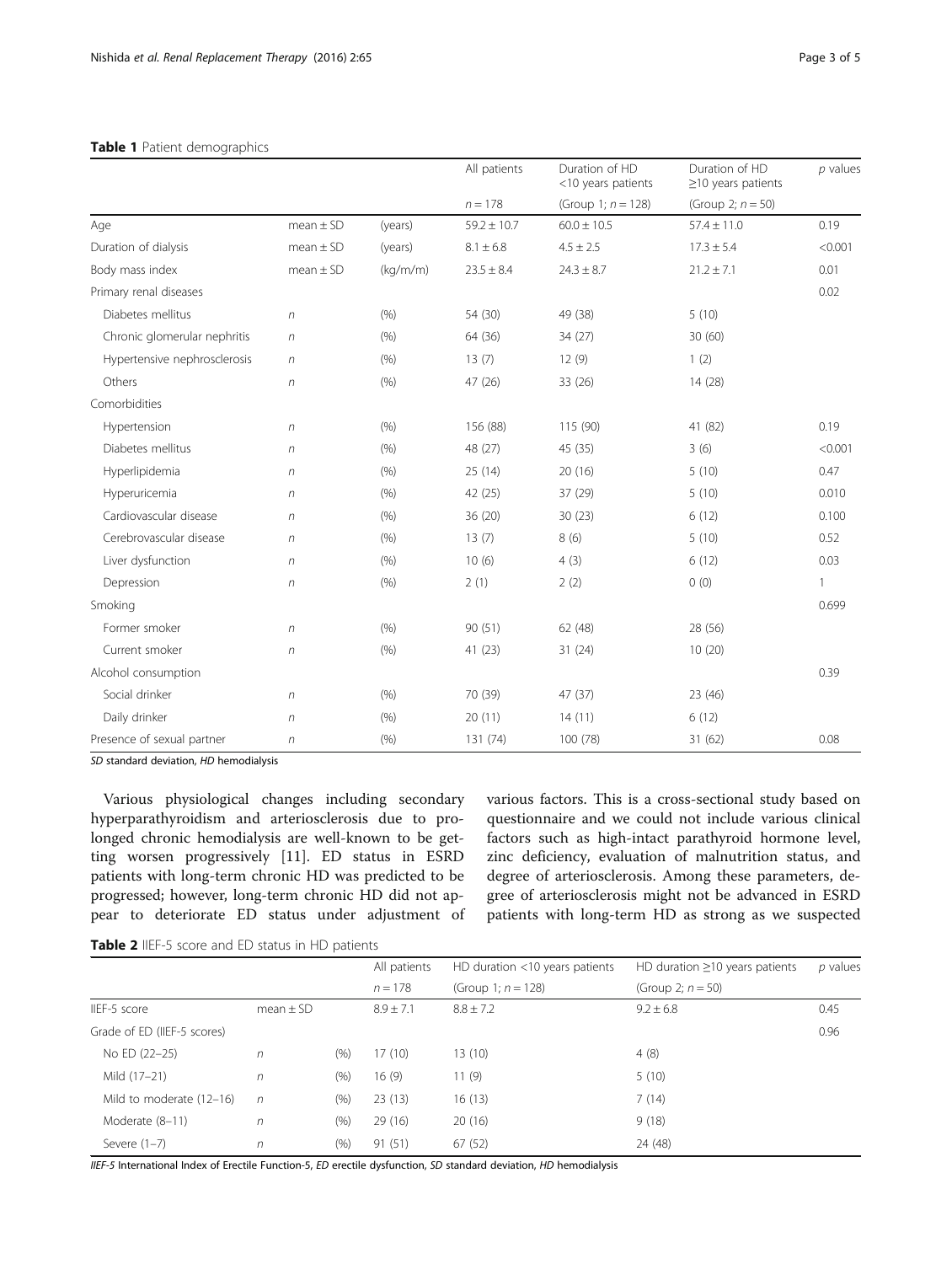<span id="page-3-0"></span>Table 3 Odds ratio of ED in HD patients for variables included in univariate analysis and multivariate analysis

|                             | Univariate analysis |                 |           | Multivariate analysis |                 |           |
|-----------------------------|---------------------|-----------------|-----------|-----------------------|-----------------|-----------|
|                             | Odds ratio          | 95% CI          | $p$ value | Odds ratio            | 95% CI          | $p$ value |
| Age $\geq 60$ years         | 3.110               | 1.680-5.740     | < 0.001   | 3.610                 | 1.890-6.880     | < 0.001   |
| HD duration $\geq$ 10 years | 0.910               | $0.473 - 1.750$ | 0.779     |                       |                 |           |
| $BMI \geq 25$               | 0.736               | $0.394 - 1.38$  | 0.337     |                       |                 |           |
| Hypertension                | 0.761               | $0.361 - 1.600$ | 0.472     |                       |                 |           |
| Diabetes mellitus           | 1.830               | $0.928 - 3.600$ | 0.081     |                       |                 |           |
| Hyperlipidemia              | 1.220               | $0.523 - 2.870$ | 0.642     |                       |                 |           |
| Hyperuricemia               | 0.372               | $0.180 - 0.768$ | 0.008     | 0.303                 | $0.139 - 0.656$ | 0.002     |
| Cardiovascular disease      | 1.400               | $0.668 - 2.930$ | 0.373     |                       |                 |           |
| Cerebrovascular disease     | 1.540               | 0.484-4.910     | 0.463     |                       |                 |           |
| Liver dysfunction           | 0.606               | $0.165 - 2.230$ | 0.451     |                       |                 |           |
| Smoking                     | 0.803               | $0.563 - 1.140$ | 0.225     |                       |                 |           |
| Alcohol consumption         | 0.714               | $0.460 - 1.110$ | 0.132     |                       |                 |           |
| Presence of sexual partner  | 0.504               | $0.250 - 1.010$ | 0.055     |                       |                 |           |
| $Ca > 10$ mg/dL             | 0.437               | $0.125 - 1.520$ | 0.193     |                       |                 |           |
| $P > 6$ mg/dL               | 0.969               | $0.475 - 1.980$ | 0.930     |                       |                 |           |
| $i$ PTH $>$ 250 pg/mL       | 1.450               | $0.623 - 3.400$ | 0.387     |                       |                 |           |

HD hemodialysis, BMI body mass index, ED erectile dysfunction, Ca calcium, P phosphate, iPTH intact parathyroid hormone

because the number of past history of CVD in patients with long-term HD was not larger than those in patient with short-term HD even though they had long duration of chronic kidney disease. Prospective cohort study which assess progression of ED status according to prolongation of hemodialysis period and include various clinical factors which are mentioned above might be more eligible to assess whether long-term HD affect ED severity or not.

Hyperuricemia was well-known as a risk factor for various vascular complications such as stroke, coronary disease, heart failure, and chronic kidney disease [[12](#page-4-0)–[15](#page-4-0)]. ED is closely associated with endothelial dysfunction and CVD, and the relationship between coronary artery disease and high uric acid level was reported [[16](#page-4-0)]. On the other hand, inverse correlation between uric acid levels and all causes and CVD mortality in HD population was reported in contrast to the association of hyperuricemia and CVD risk in general population [[17](#page-4-0)]. While the possibilities of surrogate for a better nutritional status and antioxidative properties of uric acid were pointed out, the potential mechanisms of this association in HD patients still remain uncertain[\[17, 18](#page-4-0)]. This cardioprotective mechanism of hyperuricemia in HD population might contribute to lower frequency of ED.

There are various considerations in this study that limit our findings. First, this is a relatively small sample size cross-sectional study. Second, we enrolled only patients who accepted our proposal and filled out the questionnaire so that we could not reflect information on patients who refused to participate or excluded from the study cohort. Third, IIEF-5 based on self-reporting was the only tool to evaluate ED in this study, and no other physical and diagnostic tests which evaluated not only ED status but also pathogenesis factors. Last, we could not assess influence of variables which have been reported to be linked to ED, such as autonomic neuropathy, residual renal function, hormonal status, anemia, secondary hyperparathyroidism, zinc deficiency, and so on. Prospective large cohort study including various clinical factors as mentioned above will be needed to address this subject.

#### Conclusions

In conclusion, longer periods of chronic HD therapy did not affect ED status, and there is reverse correlation between hyperuricemia and ED status of ESRD patients with either short or long periods of chronic HD. Further evaluation for the reason why hyperuricemia improve ED status in HD patients is needed.

#### Abbreviations

BMI: Body mass index; Ca: Calcium; CGN: Chronic glomerular nephritis; CKD-MBD: Chronic kidney disease mineral and bone disorder; CVD: Cardiovascular diseases; DM: Diabetes mellitus; ED: Erectile dysfunction; ESRD: End-stage renal disease; HD: Hemodialysis; IIEF-5: International Index of Erectile Function-5; iPTH: Intact parathyroid hormone; OR: Odds ratio; P: Phosphate; SD: Standard deviation;

#### Acknowledgements

We acknowledge the support of the following investigators who participated in this study: Dr. Ikuto Masakane (Yabuki Hospital), Dr, Hideki Tanida (Yabuki Hospital), Dr. Minoru Ito (Yabuki Hospital), Dr. Katsuyuki Saito, Dr.Masashi